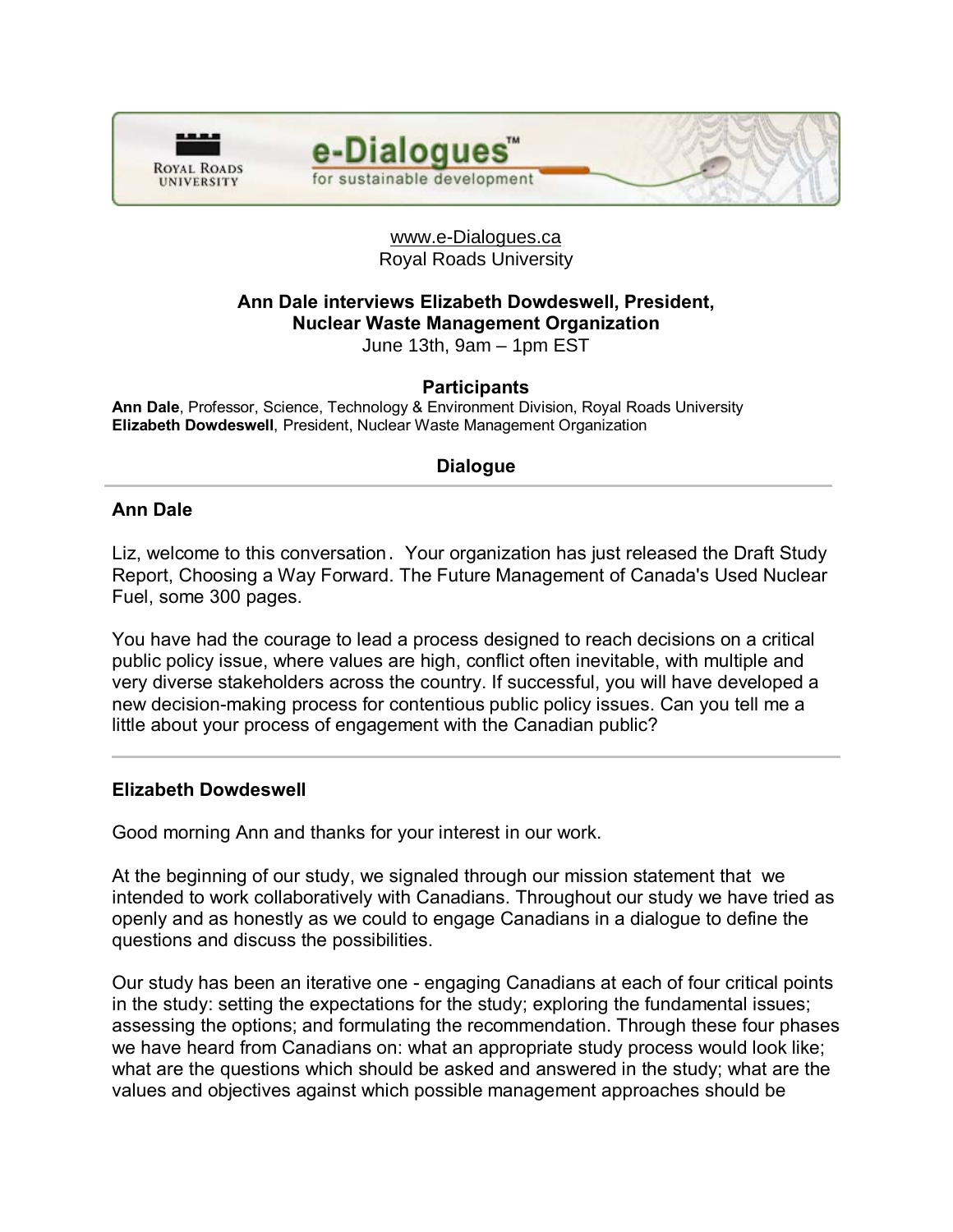assessed; and, what might an appropriate implementation plan look like. The study was divided into four phases with each phase focused on a major decision point. We have used the direction from citizens which emerged from the dialogue to shape our thinking about the issues and to determine how best to proceed with each phase.

Thousands have helped in the search for societal direction and common ground. We have engaged citizens and specialists - citizens to help us understand the requirements for any appropriate management approach for Canada, and specialists to help us understand the practicable options available to address these requirements.

We have taken the license to experiment with a wide variety of approaches to engage Canadians - commissioning papers, convening workshops with specialists, environmental groups, faith communities, and citizens, organizing public information and discussion sessions and open houses, conducting public attitude research, using our web site to receive letters and submissions, and more.

Some of these approaches have been more productive than others. But we have learned lessons from each. It is the totality of the exercise that points to a possible direction.

### **Ann Dale**

So essentially you used diverse and plural strategies to engage Canadians. How much of your engagement strategy was devoted to educating people about the complexities of the issue--the management of Canada's used nuclear fuel?

#### **Elizabeth Dowdeswell**

At every stage of the dialogue, there was listening and learning. NWMO learned from specialists and citizens and we believe that we were able to bring important information to the participants as well. But it is necessary to underscore that while some basic information is essential in order to have an informed dialogue, what was as important to us was to try to understand what really matters to Canadians - their values and fundamental beliefs.

### **Ann Dale**

Values articulation is critical to these kinds of public policy issues, particularly sustainable development issues. Making them explicit appears to be a critical part of the process. Are there any other things you learned from your extensive public outreach and engagement process?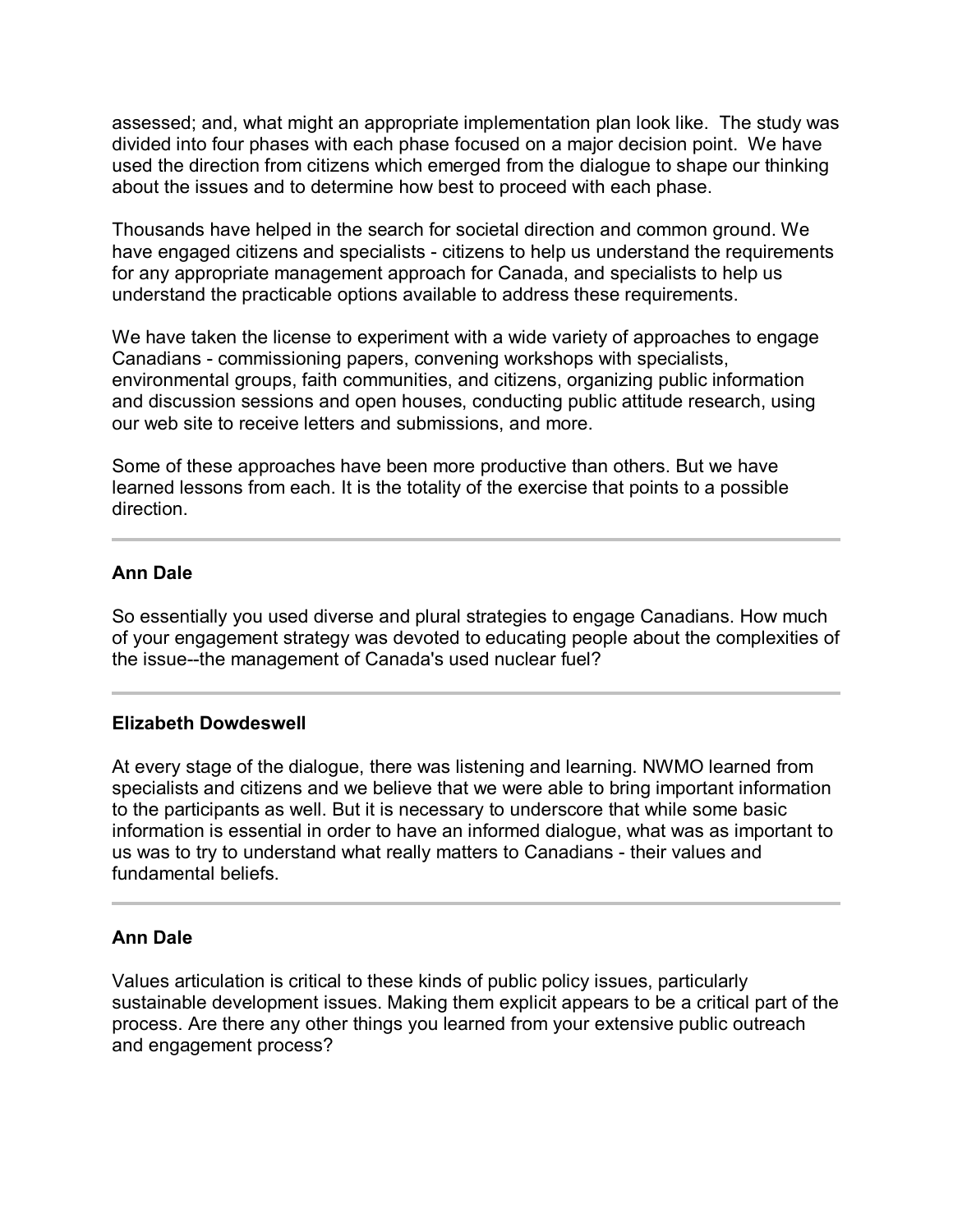#### **Elizabeth Dowdeswell**

We learned that citizens were genuine in their preparedness to accept responsibility for the waste that our society has generated. They may not have articulated how to meet this goal (nor perhaps should one expect that of non-specialists) but they believed that we should not leave a legacy of waste for future generations.

Not surprisingly participants felt strongly that safety and security for people and the environment was of greatest priority. Any approach chosen must give confidence that this goal could be met.

And, we heard that people wanted an approach that was not irreversible. They believe that new technologies might become available, that societal conditions might change and also that what we now consider to be waste might some day be considered an important resource. Therefore, any approach should be flexible - phased and adaptive.

These three learnings formed the common ground on which we then sought to develop an appropriate option.

#### **Ann Dale**

My own research into social and sustainable community development shows that people do care about these issues, that they want their voices to be heard, they want to be listened to, for without active listening, people become disempowered and disengaged. It seems that the Nuclear Waste Management Organization (NWMO) has actively listened to people as part of the integrity of your process.

Your report embraces the precautionary principle, and is grounded in concepts of continuous learning and adaptive management. Can you explain what you mean by these terms, starting with the precautionary principle and why are they important to the management of used nuclear fuel?

#### **Elizabeth Dowdeswell**

Perhaps the most significant feature of this issue is the time dimension. Nuclear fuel waste remains a potential health, safety and security hazard for many thousands of years, so the relative performance of any option must look out to these geological time frames. Any decision taken today will be implemented over a number of decades, at least. Undoubtedly the program will encounter major changes in science and technology, institutions, values, political perspectives, and economic and financial considerations.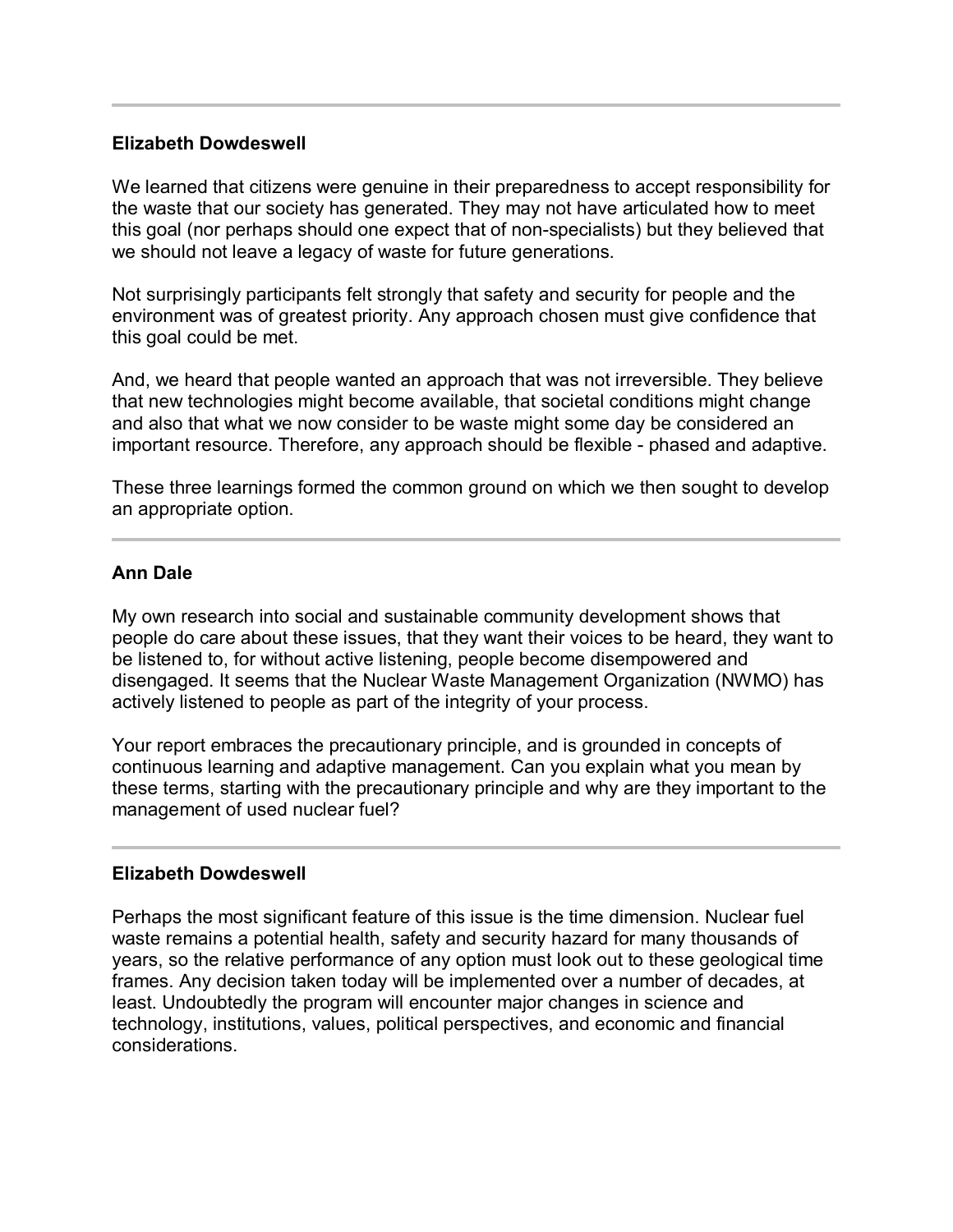We are contemplating designing and licensing a system to last for periods longer than recorded history. Furthermore, the technology used to store nuclear fuel waste today is safe, adequate and affordable for some period of time and there appears to be no imminent safety or environmental crisis forcing a decision.

Confidence in a proposed approach will certainly be affected by societal notions of what constitutes risk and safety. It is not simply a technical issue. At the same time, this generation does not want to leave as a legacy the burden of providing for and funding the management of the waste we have created.

The precautionary principle in essence places the burden of proof on us to ensure that greater benefit of the doubt will be given to the environment and to public health. And this must continue to be shown at various points in the process and over a very long time.

We do not know what technologies may be available to succeeding generations, or what they may choose to do with the wastes that we have generated. We also do not know what the capacity of future generations will be to take an active role in managing this waste. In the light of these uncertainties, our obligation is to give them a real choice and the opportunity to shape their own decisions while at the same time not impose a burden which future generations may not be able to manage. This means avoiding approaches that are irreversible or overly dependent on strong institutions and embracing those that are precautionary. It means planning conservatively by setting aside the financial resources to ensure that future generations will have genuine choice. It means making a commitment to continuous learning today to assist decision making tomorrow.

What we can do is plan for the foreseeable future, act responsibly and confidently with the best science and technology in hand. What we must not do is pretend that we have all the answers for all time. A measure of humility will be essential as we move cautiously but surely, one step at a time.

# **Ann Dale**

Forgive me for not recalling, but do you have a precise definition of the precautionary principle in the draft report?

### **Elizabeth Dowdeswell**

Yes Ann, there is a definition in the glossary that builds on one of the background papers we commissioned. We have not attempted to get into an academic discussion of the many definitions of precautionary principle and approach. In fact, during our dialogues people talked about the need for precaution and defined the elements in a variety of different ways. It is around these elements that we have designed an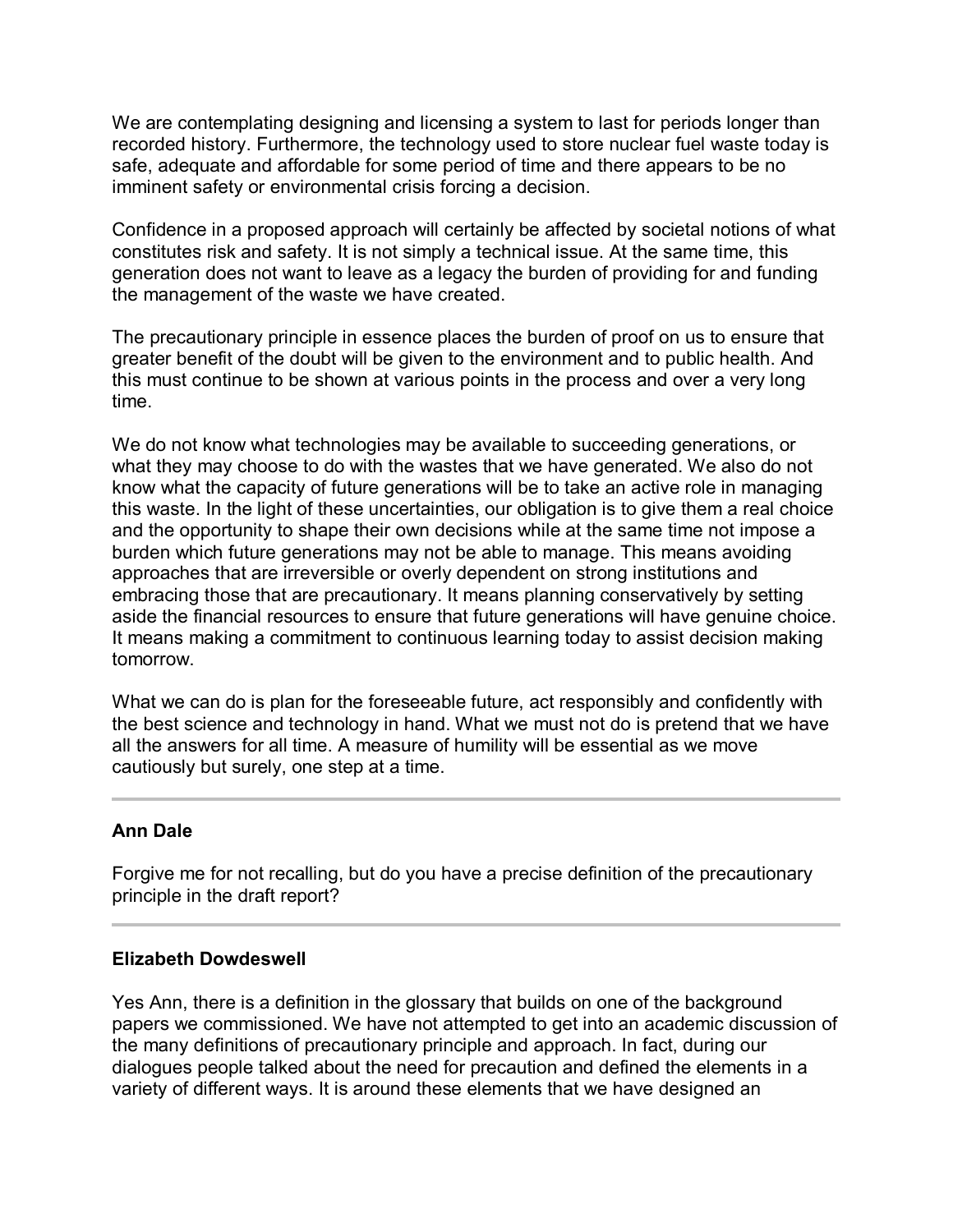approach for consideration. We have thought it more important to think about precaution in terms of the real and practical implications arising from this specific case - what to do with used nuclear fuel.

You also asked about continuous learning. Continuous learning requires that we keep our mind open to new advancements in technology, and in fact encourage these. It also means that as much as possible we create opportunities to accumulate information that will come from actual real life experience. We want to ensure there are opportunities to take advantage of new learning as we proceed.

The learning is not only about technologies, but also about the management method and supporting systems and indeed about society, in order to enhance performance and reduce uncertainties.

Our commitment to continuous learning today is to assist decision-making tomorrow. Consequently, we have proposed a phased and adaptive approach.

Adaptive Phased Management is a system that allows confidence to be developed and assured - in the technologies, the management method and supporting systems before moving to the next phase. It is a thoughtful and deliberative plan - not only for participative democratic reasons but because we genuinely expect to learn. New learning and technological innovation are continually incorporated.

At each stage, options are evaluated and decisions are made on whether and how to modify the management plan before proceeding to the next phase. Each decision point requires integration of the results of monitoring, continuous learning, and research and development.

The approach includes what we believe to be realistic, manageable phases - each marked by explicit decision points and continuing participation of interested Canadians. While we identify the end point, we believe we cannot be prescriptive about how and when we reach that point. The actual choices belong to the societies which will be affected.

# **Ann Dale**

With respect to continuous learning, part of learning is the ability to fail, or what some call safe-to-fail. Does this factor into your concept?

Concerning adaptive phased management, who do you think is the appropriate authority to evaluate the options, and make the decisions at each decision point?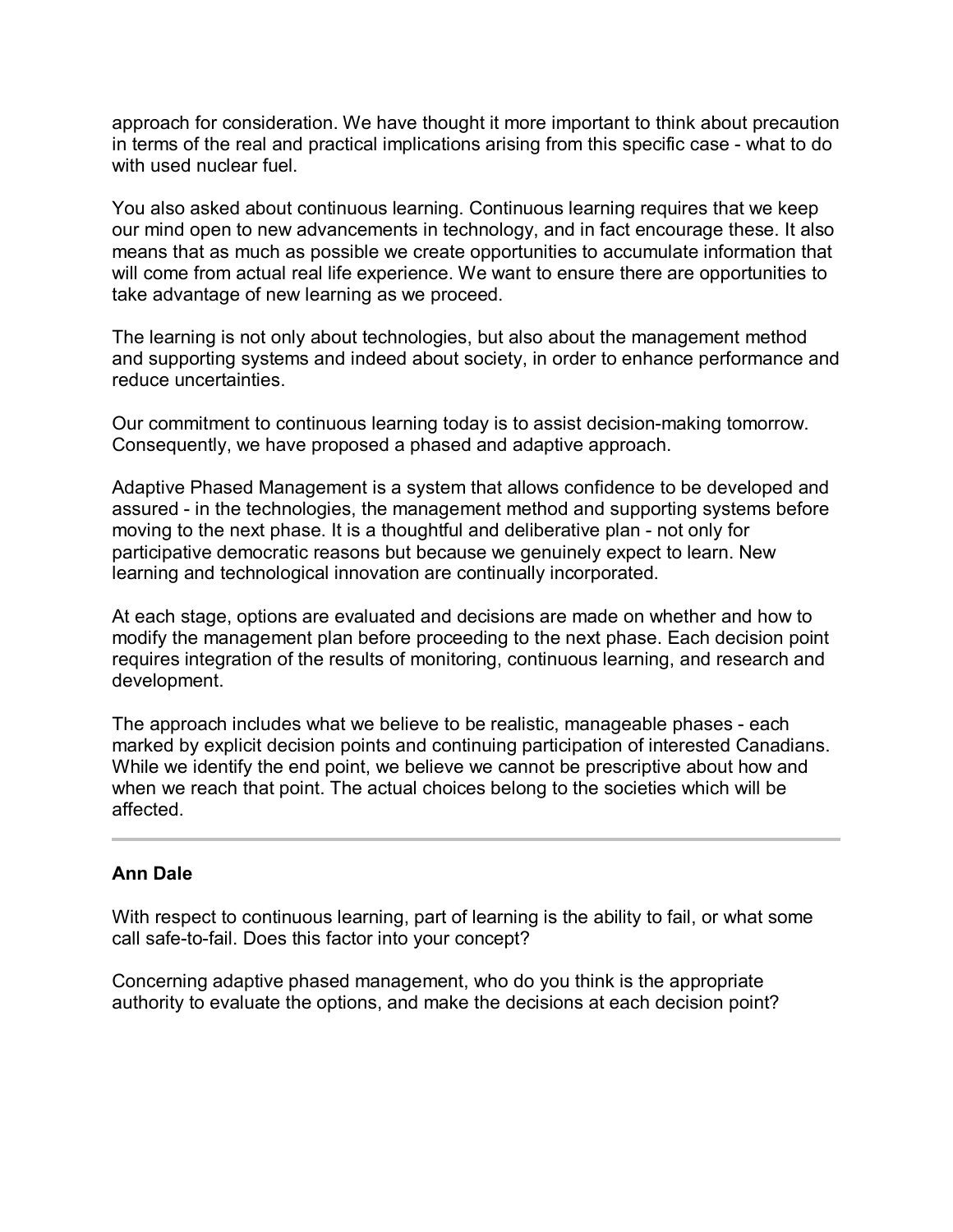#### **Elizabeth Dowdeswell**

Yes Ann, our proposal provides genuine choice, the opportunity for 'go-no go' decisions at points along the way. If sufficient confidence has not been built to move to the next step in the process, there is a contingency plan to ensure that the waste will continue to be managed safely and with care.

The NWMO will be responsible for the management of the approach. The established requirements of the environmental assessment process and licensing by the Canadian Nuclear Safety Commission will of course be triggered. These processes have a public involvement component. Furthermore, we have gone to considerable lengths in our draft study report to advance the notion that a collaborative process in which citizens continue to play a legitimate role in making decisions, while at the same time creating conditions for productive movement forward, is fundamental.

## **Ann Dale**

Liz, can you elaborate on phased decision-making and how this would apply to your recommendation for centralized containment and isolation of used fuel in a deep geologic repository in suitable rock formations?

### **Elizabeth Dowdeswell**

It is a risk management approach of deliberate stages and periodic decision points. It consists of two components: a technical method; and a management system.

Simply put, the technical method is centralized containment and isolation of used nuclear fuel deep underground in suitable rock formations. These might be the crystalline rock of the Canadian Shield. Or, they could be found in Ordovician sedimentary rock. Throughout implementation the used fuel will remain monitored and retrievable.

But while we envisage a deep underground repository as the end point, it is really the second component of the approach - the management system - that we believe is most responsive to citizens - and to the times. We know that people are as concerned about how a decision will be implemented as they are about the decision itself. Consequently we address issues of governance and institutions, financial surety, principles for siting and the role of citizens.

We map out a possible path of 3 phases: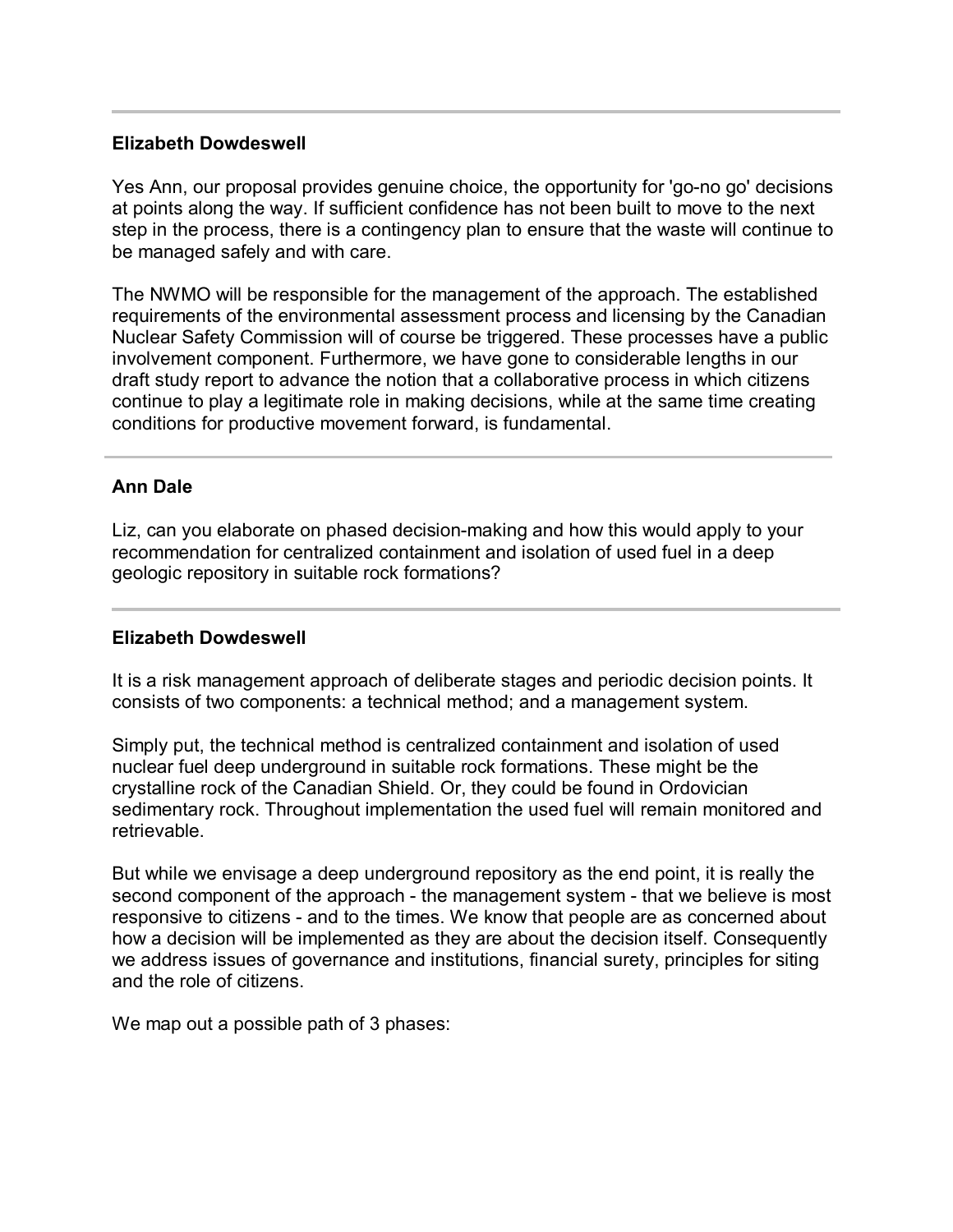**Phase One** would last approximately 30 years. It would be a period of preparation. The goals would be to site a centralized facility; build an underground research laboratory and continue a research and development program.

A key feature of our proposal is the option of including shallow underground interim storage at the central site -- before placement in a deep repository. So during this first phase a decision on whether or not to construct a shallow underground facility would be taken.

**Phase Two** would likely last another 30 years. Its purpose would be to confirm the suitability of the site and the technology for a deep repository, and to complete the final design and safety analysis needed for licensing the repository and its associated facilities.

Furthermore, if the decision had been taken to provide shallow underground storage, the facility would be constructed and fuel transported from the nuclear reactor sites.

**Phase Three** is expected to begin in about 60 years and could extend for several hundred years. That is when used fuel would be placed in the deep repository, still accessible, and monitored until the society of the day - possibly 300 years hence decides to close it.

So while we identify the end point, we are not and cannot be prescriptive about how and when we reach that point. The actual choices belong to the societies which will be affected.

And thirdly, the approach is characterized by significant attention to implementation. Any management approach, with its institutions and systems, no matter how well conceived will fail if it is not also well executed - if it is not responsive to societal needs and concerns.

# **Ann Dale**

Another recommendation in the draft report is for financial surety through funding by the nuclear energy corporations, a consideration that was also raised in our second edialogue. Do you have any ideas on how this might be administered?

### **Elizabeth Dowdeswell**

Regarding financial surety, the Nuclear Fuel Waste Act requires the waste owners to fully fund the approach selected by the Government of Canada. We provide a funding formula that specifies the annual amount required to finance the management of nuclear fuel waste. It includes, among other things, the estimated total cost, rate of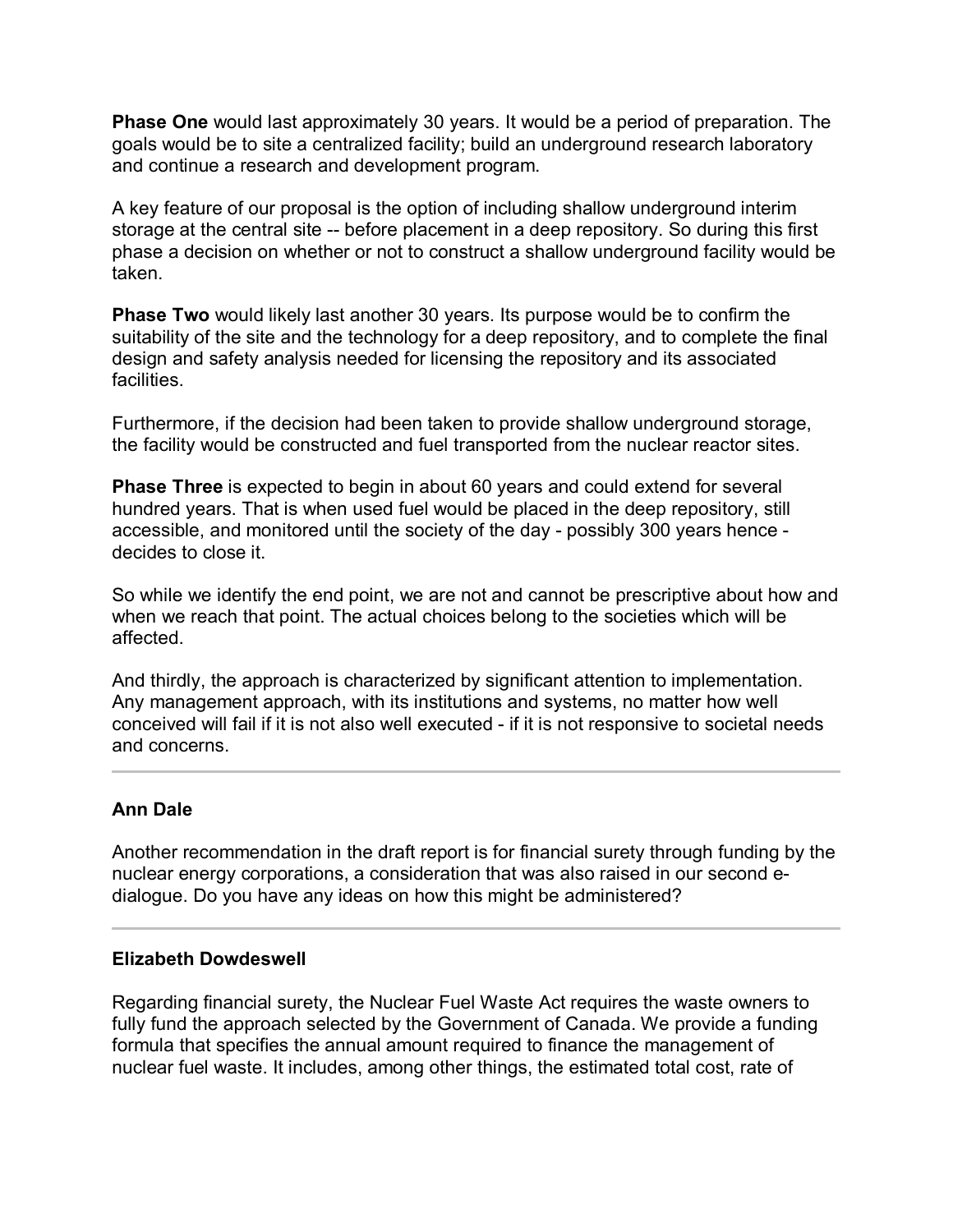return, life expectancy of the reactors, as well as the respective percentage of the total cost that is to be paid by each waste owner.

The trust funds have already been established and to date these accounts hold approximately \$770-million. Audited financial statements for these accounts are available for review on the NWMO web site.

### **Ann Dale**

Your report talks about the fundamental beliefs that guided your work--integrity, excellence, engagement and accountability. It seems to me that this report reflects your vast experience and wisdom, do you think you could have listened so well and achieved such a synthesis of values and views from Canadians earlier on in your career?

Liz, let me end with a personal question if I may. Some of us have been talking about the need for greater wisdom if we are going to have a more sustainable world, and consequently, how do you convert information into knowledge, and transform knowledge into wisdom?

## **Elizabeth Dowdeswell**

I accepted this challenge because I felt that it was a job worth doing. It really is the quintessential public policy issue - it is concerned with complexity and uncertainty and requires the integration of a social and ethical dimension. In many ways it is a case study in sustainable development. Does the concept really work in practice?

For much of my life I have been engaged in work that has attempted to bring the public into public policy-making. And with each experience, whether cultural policy development, an unemployment insurance commission or water policy inquiry, I have benefited from the wisdom and insight of people from diverse backgrounds. The best scientific underpinnings and computer models have been enhanced by the real experiences and deeply-felt beliefs of both citizens and specialists.

I have previously described this work as being about the development of a contract between science and society - one which allows us to benefit from technological advances, minimizes the risks associated with those developments and respects the values of Canadians. It is a privilege to continue to grow and learn.

### **Ann Dale**

Liz, the NWMO is a rich research area, and I certainly hope that younger scholars research and document both the content and the process of engagement your